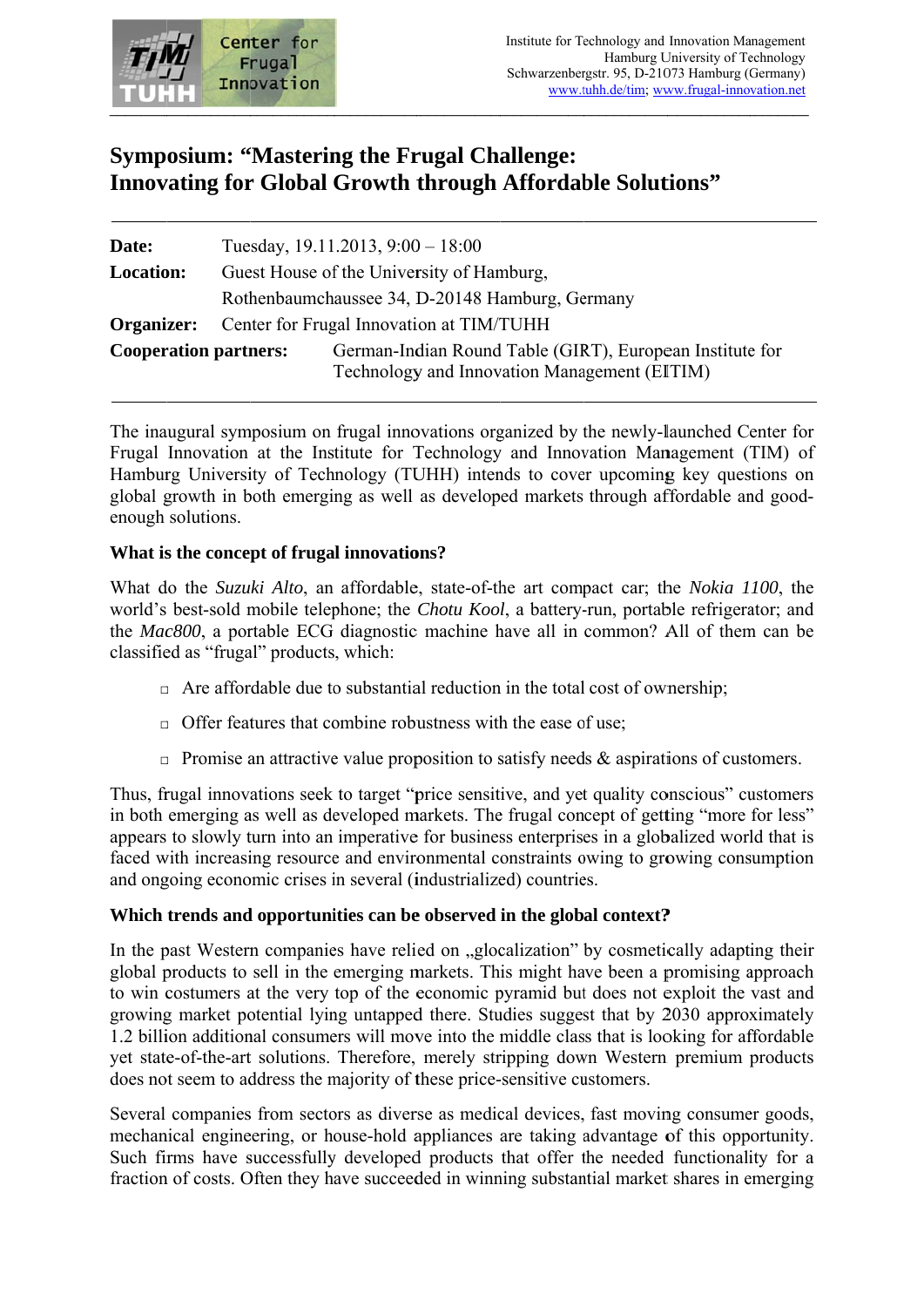

economies. In some instances these products have succeeded in the Western markets as well by creating a new demand ("reverse innovation").

## What are the potential risks of ignoring the "frugal trend"?

Frugal innovations have been sometimes termed as a "secret weapon of emerging markets". Notwithstanding this martial rhetoric, they indeed tend to have a disruptive character because they can be powerful enough to destroy current business models of the complacent incumbents. Therefore, companies in developed countries would be well-advised to proactively engage in catering to the emerging needs  $\&$  opportunities rather than waiting till they get severally challenged by emerging market multinationals, even on their own home turf.

### What can the participants expect from this symposium?

The symposium will provide participants with knowledge of best industrial practices and latest insights into strategies of companies that have successfully mastered the frugal innovation challenge. The spectrum of topics covered includes corporate functions such as corporate strategy, marketing  $\&$  sales, and research  $\&$  development (R&D) in large concerns as well as in mid-sized firms. These objectives would be achieved by employing following measures:

- $\Box$  Experts from the Center for Frugal Innovation will share insights generated from their long-running, practice-oriented research of emerging economies, especially India, and actual firm-level practices.
- $\Box$  Senior level managers representing various industry forerunners will share their experiences in implementing a successful frugal innovation strategy.
- $\Box$  Internationally renowned experts from well-known research institutions, such as the Fraunhofer Society, will demonstrate how collaborative  $\&$  open innovation approaches can be used to master the frugal challenge.
- $\Box$  Finally, small workshops would be organized to bring together the symposium participants in deliberating upon the chances, risks, experiences and perceived apprehensions, and working out their solutions.

#### **Modalities of registration**

This symposium is targeted at senior-level managers in large as well as mid-sized companies active in international business. Due to the conceptualized setting of this symposium we have to limit the number of participants. For registration please send us the attached form and transfer the symposium fee latest by  $7<sup>th</sup>$  November 2013. Accepted registrations will be confirmed by us. Bank details for transferring the symposium fee and the cancellation policy can be found on the registration form. For any further enquiries please contact:

## Dr. Stephan Buse / Dr. Rajnish Tiwari

Center for Frugal Innovation c/o TIM/TUHH, Hamburg, Germany Tel: +49 (0)40 42878 3829 / 3776: Fax: +49 (0)40 42878 2867